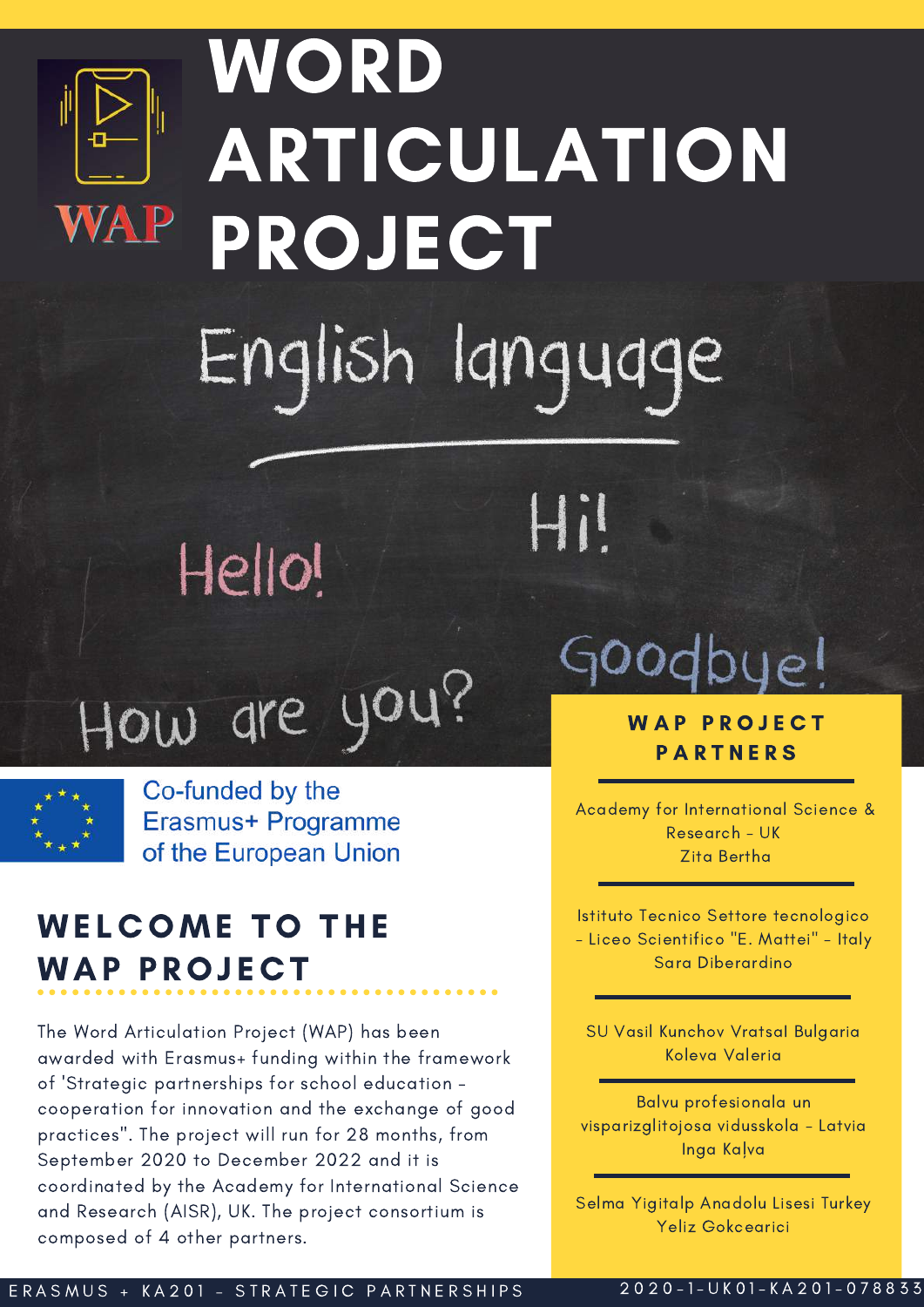#### PROJECT KICK-OFF MEETING

Due to COVID-19 lockdown and travel restrictions, the kick-off meeting took place online, on the 10th November 2020.

AISR hosted the meeting and the partners' representatives, project managers/coordinators participated in this meeting. The kick-off meeting focused on the background and overall aims and objectives of the project. Project implementation, communication channels and management procedures formed key part of this meeting. The partners also introduced themselves and their institutions to the consortium.



The Kick-Off Meeting was deemed to have been a great success and highly beneficial in laying solid foundations for future cooperation and the efficient and effective implementation of the upcoming activities.



### **PROJECT OVERVIEW**

Teachers play a critical role in achieving highquality education for all learners and, therefore, need to continuously develop their competences. Initial education and continuous professional development need to be of the highest quality, and access to professional support throughout their careers is essential.

The WAP project's outputs will address the above issues and hence the project's priorities. Two intellectual outputs will be developed, an application for both iOS and Android (IO1) and a website (IO2). The app will include speaking and listening exercises categorised by every day topics; quizzes, recording functions and basic phrases and common expressions, while the website will include more interactive content.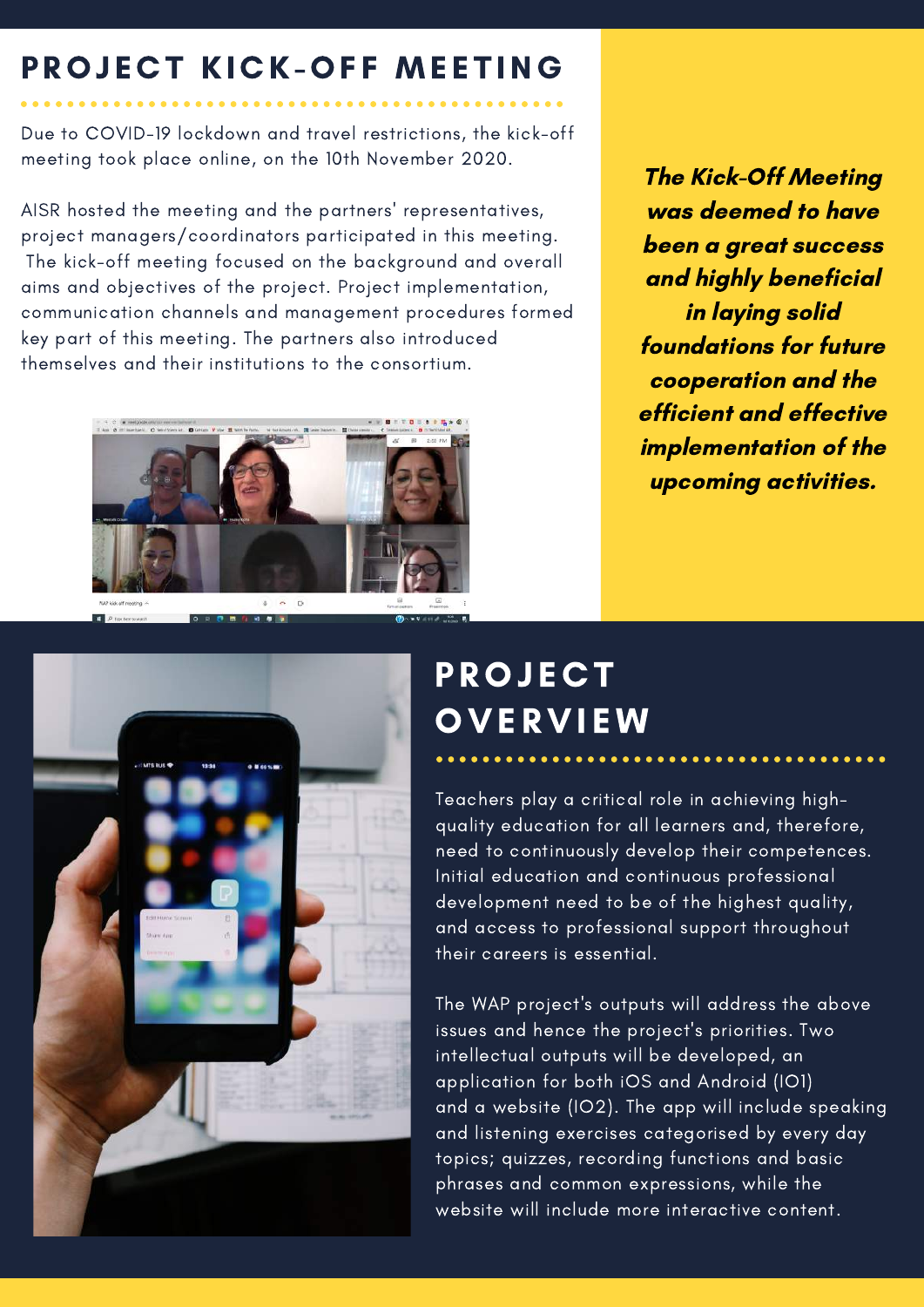## THE INSTITUTIONAL, NATIONAL & INT E RNAT IONAL L EVE L **OVERVIEW**

At an **institutional level**, the project will maximise the impacts of internationalisation as a process with the potential to further develop and strengthen management structures, international relations, educational services, and to further develop strategic policies related to the internationalisation of education, research, student and staff mobility, and educational technology development.

At national level, the project supports the UK government's national ESOL strategy for England as the key measure to 'help to unlock migrant capabilities, save costs to public services in the long term and promote a more integrated and socially cohesive society. The project also allows the partner institutions to have cross-European meetings, exchanges and discussions including multiplier events, on how the project's activities can be adapted by other teachers/schools/education providers/NGOs. The partner institutions will identify the common problems in teaching and learning English as a second language, and will develop new methods of teaching.

At an **international level**, the project supports the European Commission's "Proposal for a Council Recommendation", which is a proposal for a comprehensive approach to the teaching and learning of languages. The main aims of this proposal include:

- ensuring that more language teachers have the opportunity to learn and study abroad
- identifying and promoting innovative, inclusive and multilingual teaching methods using tools and platforms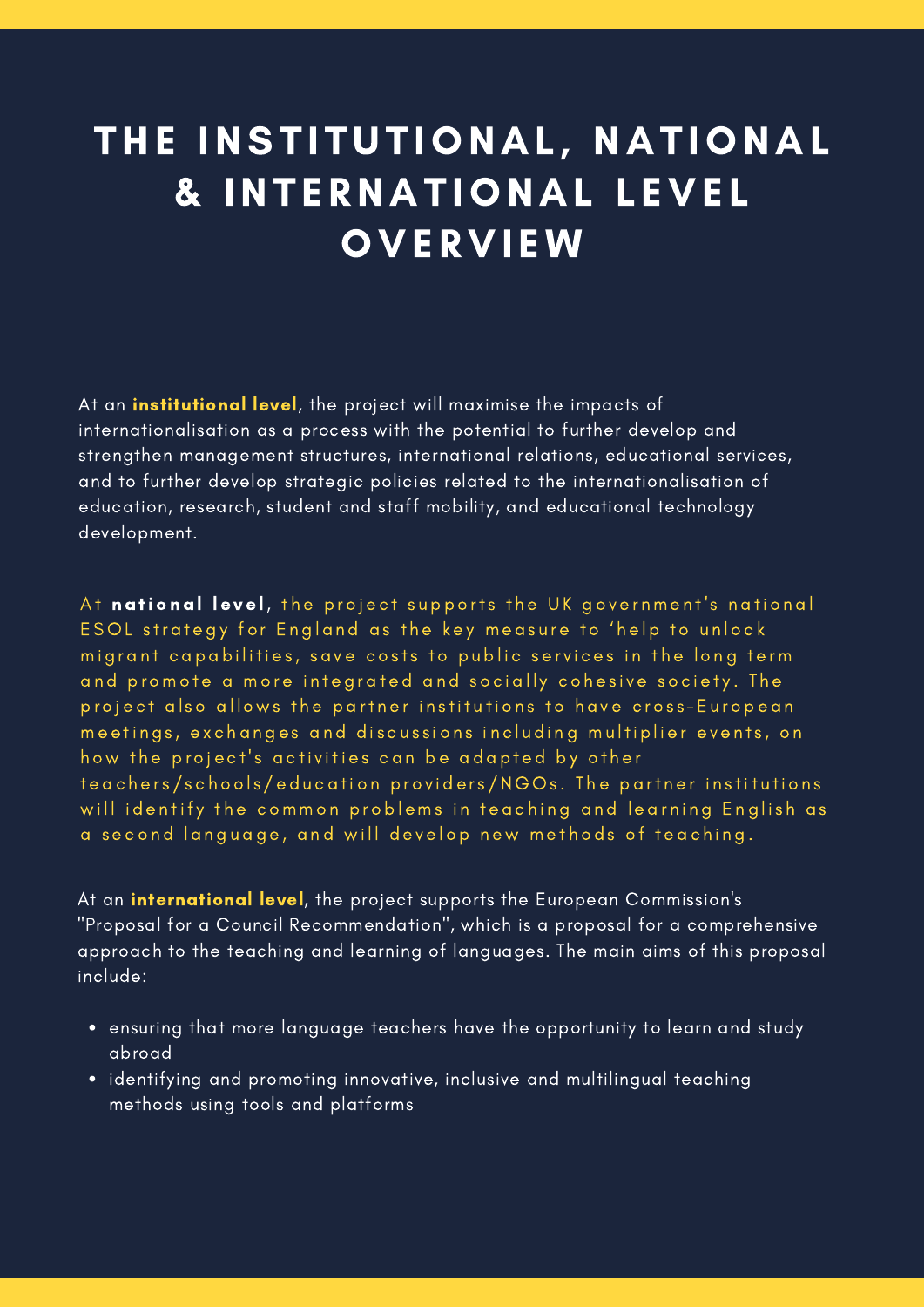## **PROJECT OBJECTIVES**

- Enable teachers to further develop awareness and use of the conventions of English language, speaking and pronunciation skills and transferable skills.
- Transfer of innovative English teaching methods to numerous teachers, to enable them to explore and share innovative tools and techniques
- Boost a Europe-wide collaboration among English teachers as well as education researchers and education professionals, exchanging innovative, effective and engaging approaches to English education.
- Enable students to improve both their ability to communicate and their linguistic competence in English. To develop a balance of receptive (reading, listening) and productive (speaking, pronunciation, writing) skills through communicative workshops and the Intellectual outputs.
- Explore the use of ICT (web 2.0 tools) in English education, to enhance its introduction in traditional teaching methods and create technology-rich learning environments for both teachers and students

#### Within the framework of the project 3 topics will be addressed

 $\bullet$  ICT - new technologies/digital competences

. . . . . . . . . . . . . . . . .

- International cooperation, international relations, development cooperation
- Teaching and learning of foreign languages

#### Project Website

The Word Articulation Project website is live and available for teachers to share and find teaching resources, ask questions or seek new methods of teaching English via the online forum. The website allows the teaching community to engage with each other and share their resources, best practices and information with each other to strengthen the overall teaching and learning experience of English across Europe.

JOIN OUR TEACHER COMMUNITY NOW TO GAIN ACCESS TO FREE [RESOURCES!](https://www.word-articulation-project-erasmus.com/forum)

<https://www.word-articulation-project-erasmus.com/>